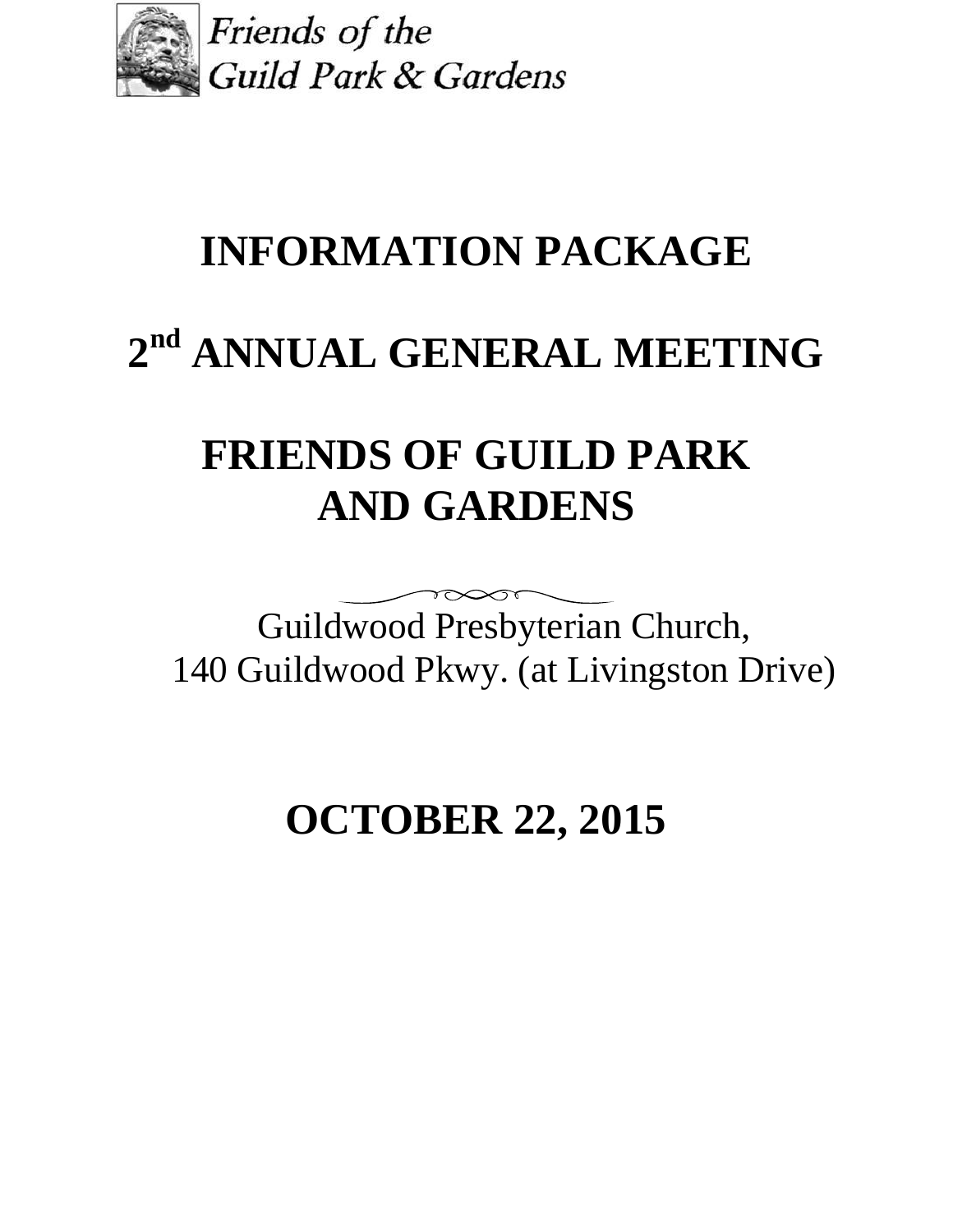

## **TABLE OF CONTENTS**

- 1. LETTER FROM PRESIDENT, JOHN MASON
- 2. NOTICE OF MEETING
- 3. AGENDA
- 4. ELECTION PROCEDURES BOARD OF DIRECTORS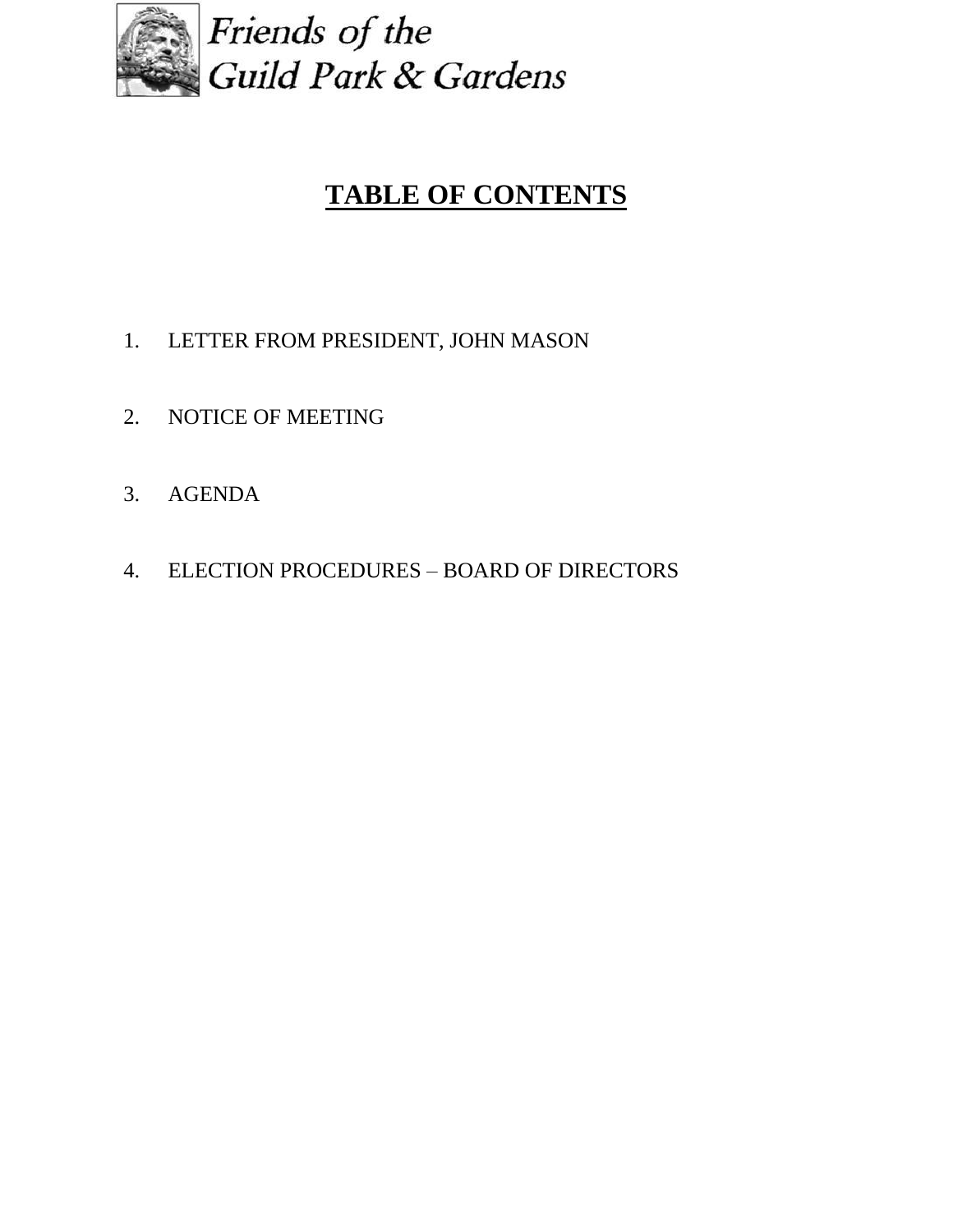

Friends of the Guild Park & Gardens

To Supporters of Guild Park & Gardens,

I'm pleased to announce the Second Annual General Meeting (AGM) of Friends of Guild Park. We invite all current members of Friends of Guild Park, as well as past members, other Guild Park supporters and the general public to the AGM. The details are:

Date: Thursday evening, October 22, 2015

Time: Registration: 6:45; Meeting: 7:00 start; Meet & Mingle, 8:30 - 9:30

Place: Guildwood Presbyterian Church, 140 Guildwood Pkwy.

The AGM offers everyone the opportunity to learn about the successes of our volunteer organization, plus find out more about Guild Park's present and future. At this year's AGM, we're holding a special "Community Conversation" so people can learn and ask questions about the work going on in the park.

Our Directors have had opportunities this past year to discuss with various park officials the many different plans for Guild Park. We know people are keenly interested in Guild Park's future, yet there haven't been regular opportunities to hear from park officials.

The AGM is your chance to hear details on what we've heard about Guild Park "unofficially" – between Guild Park volunteers and the public. We plan to provide an overview of what we know about Guild Park covering issues such as:

- Demolition/renovation work now happening around the old Guild Inn;
- Repositioning of some major architectural artifacts and sculptures within the park;
- Improvement initiatives from the City's parks department Guild Park Management Plan;
- Work underway to recreate art facilities on the site
- Plans by Guild Park's owners, the Toronto & Region Conservation Authority (TRCA), to make the shoreline more welcoming to people, as part of the TRCA's waterfront plan for Scarborough.

Of course, we welcome your comments and questions on these or other issue relating to Guild Park. There are many aspects about the site that remain unclear. We may not know details about the issue you ask about. After the AGM, we'll provide park officials with a summary of questions and comments. That way, future public meetings about Guild Park can address the ideas and questions that people ask at the AGM.

Also, the AGM is when members can nominate and vote for the volunteers who serve as directors of Friends of Guild Park. Details are included in this AGM info package. After the information and business sessions, our AGM concludes with an invitation to all existing and new members to remain for our "Meet & Mingle" and enjoy some light refreshments with fellow Guild Park supporters.

I look forward to seeing you there on October 22.

Sincerely,

John P. Masn \_\_\_\_\_\_\_\_\_\_\_\_\_\_\_

John Mason

P.S. Attending the AGM of Friends of Guild Park is free. To vote for directors of the organization or to be nominated as a director, you must be a current member whose membership is paid up before the AGM. Memberships will be available before the AGM starting at 6:45 pm. Please come early if you'd like to become a "Friends" member or renew your membership. Alternatively, you use the membership form included with this package, or join online at [www.guildpark.ca.](http://www.guildpark.ca/) Thank you for your support!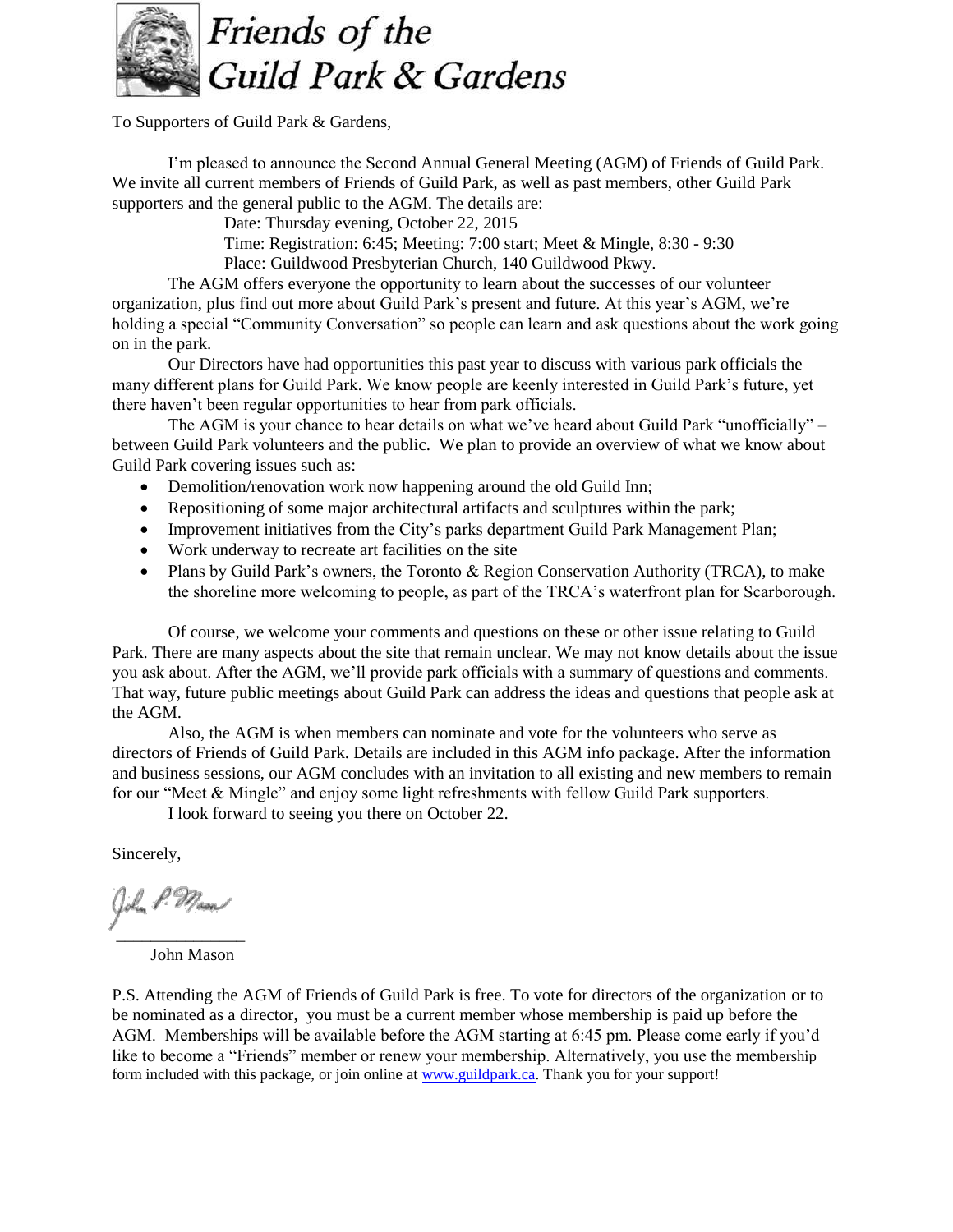

### **NOTICE OF ANNUAL GENERAL MEETING**

#### **TO: THE MEMBERS OF THE FRIENDS OF GUILD PARK & GARDENS**

TAKE NOTICE that the  $2<sup>nd</sup>$  **Annual General Meeting of The Friends of Guild Park & Gardens** will be held on Thursday, October 22, 2015 at 7:00 p.m.

AT: Guildwood Presbyterian Church, 140 Guildwood Parkway (at Livingston Drive)

#### **REGISTRATION WILL COMMENCE AT 6:45 P.M.**

#### **MEETING WILL COMMENCE AT 7:00 P.M.**

**------------------------------------------------------------------------------------------------------------------**

Dated the  $3<sup>rd</sup>$  day of October, 2015

On Behalf of the Board of Directors,

\_\_\_\_\_\_\_\_\_\_\_\_\_

Janet Heise Secretary, Friends of Guild Park & Gardens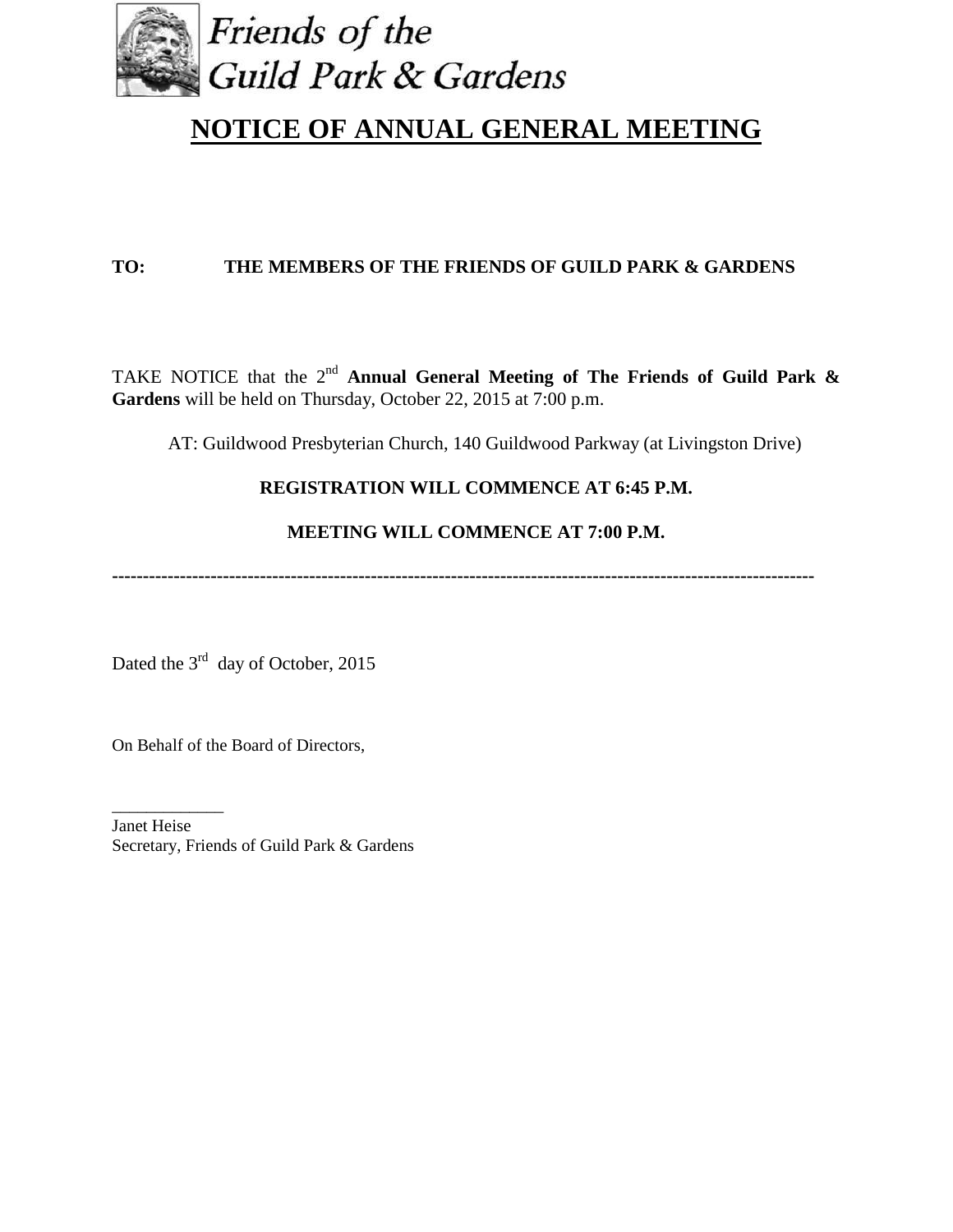

Friends of the **Guild Park & Gardens** 

## **AGENDA**

#### $FOR$  THE  $2<sup>nd</sup>$  ANNUAL GENERAL MEETING OF **THE FRIENDS OF GUILD PARK & GARDENS**

#### **THURSDAY, OCTOBER 22, 2015**

#### **REGISTRATION 6:45 P.M. COMMENCEMENT 7:00 P.M.**

- 1. CALL TO ORDER
- 2. DETERMINATION OF QUORUM
- 3. INTRODUCTIONS BY CHAIRMAN
- 4. APPROVAL OF 1<sup>ST</sup> ANNUAL GENERAL MEETING MINUTES OF SEPT. 22, 2014
- 5. TREASURERS REPORT
- 6. PRESIDENT REPORT
- 5. EXPLANATION OF ELECTION PROCEDURES
- 6. CANDIDATES NOMINATIONS SPEECHES (Max. 3 Min.)
- 7. CASTING OF BALLOTS
- 8. 'COMMUNITY CONVERSATION' ABOUT GUILD PARK
- 9. ELECTION RESULTS
- 10. ADJOURNMENT
- 11. REFRESHMENTS & SOCIAL: 'MEET AND MINGLE'